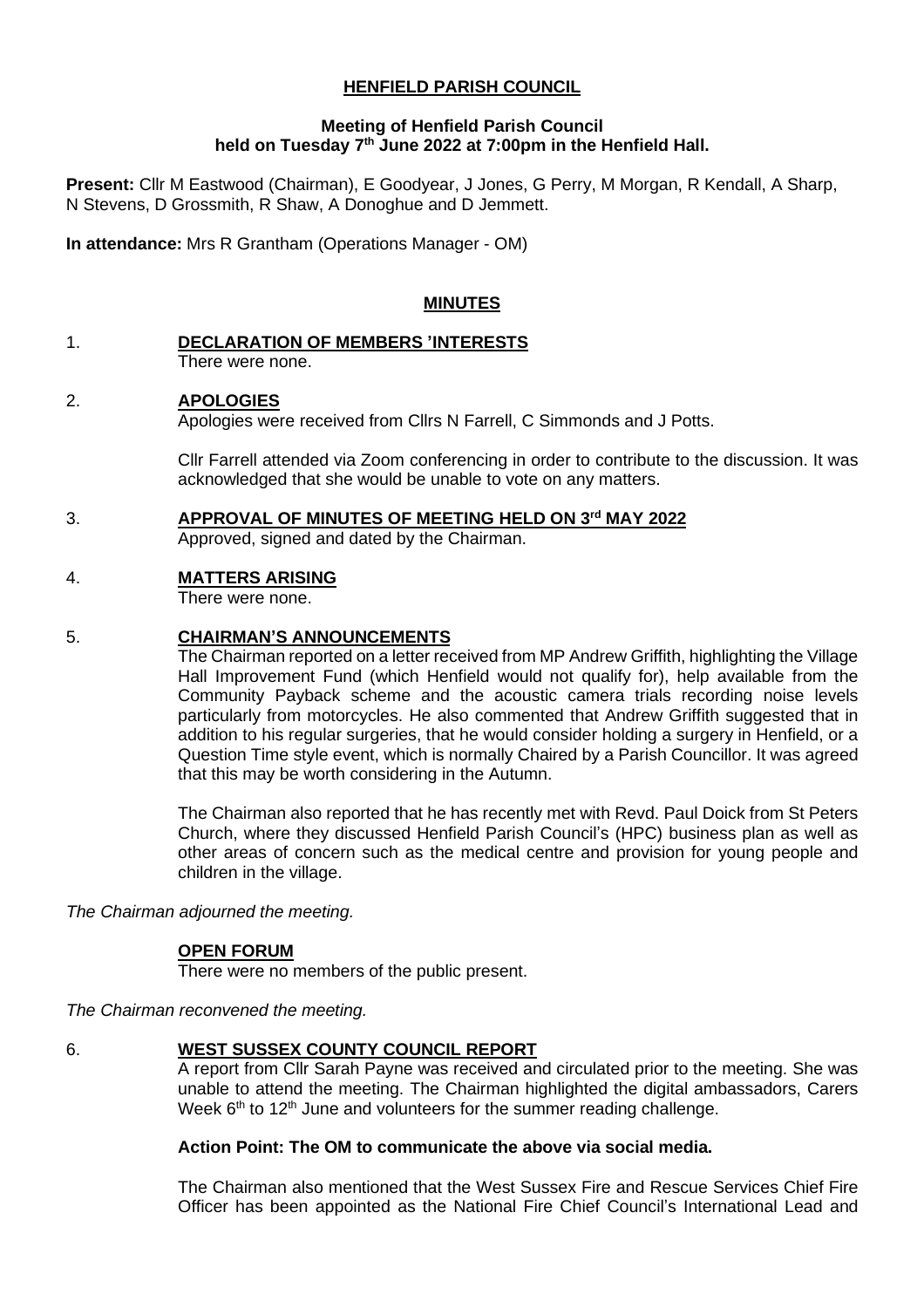mentioned that there have been 35 electric vehicle charge points installed in West Sussex so far. Cllr Donoghue asked for an update on charge points for Henfield. The OP explained that Connected Kerb are in the process of assessing the Leisure Centre car park as a site.

Cllr Kendall asked whether the report from Cllr Payne could be sent the day before rather than on the same afternoon as the meeting and requested that there was more information relevant to Henfield in particular.

#### **Action Point: The Clerk to contact Cllr Payne with the above request.**

#### 7. **HORSHAM DISTRICT COUNCIL REPORT**

Cllr Morgan reported that the hot bin trial was going well, however the bins are expensive at £200 each. The recycling of batteries, small electricals and textiles will also continue, despite not meeting targets from WSCC.

Cllr Morgan has recently updated Cllr Shaw on the situation with enforcement regarding Pear Tree Farm. This has been circulated to the Plans Advisory Committee.

Cllr Morgan has been receiving a lot of complaints regarding vehicles parking on pavements and explained that the visiting enforcement officers are not able to issue enforcement notices. This can only be done by Neighbourhood Wardens which Henfield has decided not to employ. The Chairman mentioned that it was our choice to invest in Works Officers and in other organisations that work towards encouraging good behaviour in the village.

#### a) Feedback from the Big Conversation event

The Chairman reported that he attended the Ashington event, where the discussion was centred around recovery from the pandemic, the cost-of-living crisis, water neutrality, climate and biodiversity, as well as a new corporate plan focusing on the balance between building houses and food security with ecology and the environment at the top of the agenda. Lyn Lambert answered questions on planning issues and there was discussion on whether to refresh or review Neighbourhood Plans, which was advised against at the current time as there are too many risks and uncertainties.

### 8. **UKRAINIAN REFUGEE UPDATE**

Cllr Perry reported that the Jubilee events had been very inclusive and that several Ukrainian visitors had attended and felt very welcome. The Saturday drop-in has proved very popular and language classes are due to start this week. There are currently 10 families in the village and immediate area, and primary school places have allocated where needed. However there has been great difficulty obtaining secondary places, with little to no communication from WSCC. There will also be an issue with dentistry places as there are no NHS providers taking new patients in the area.

#### **Action Point: The Clerk to raise the issue of secondary school places and communication with Cllr Payne.**

#### 9. **REVIEW OF THE JUBILEE EVENTS**

The Chairman commented that this was the biggest organisational challenge HPC has taken on in terms of the number of events in a short time period and thanked in particular the OM, Parish Administrator and Cllr Goodyear, as well as Cllr Farrell and the Works Officers. The Children's Fun-day, Beacon, Church Service, Concert and Picnic were all well attended and it is estimated around 3,000 participants joined in over the whole long weekend. A big thank you to the organisations and individuals, the BP Guild, particularly Chris Simmonds and the team who created and installed the Beacon, the Ladybirds, Henfield Football Club, Henfield Cricket Club and the Youth Club. Also thanks to Get Fit who organised the traditional sports which were very popular, Stephanie Richards from Henfield Museum who organised the fancy dress competition and John Willis who organised the concert. The concert made a healthy profit and the proceeds will be split between the Haven and the Youth Club.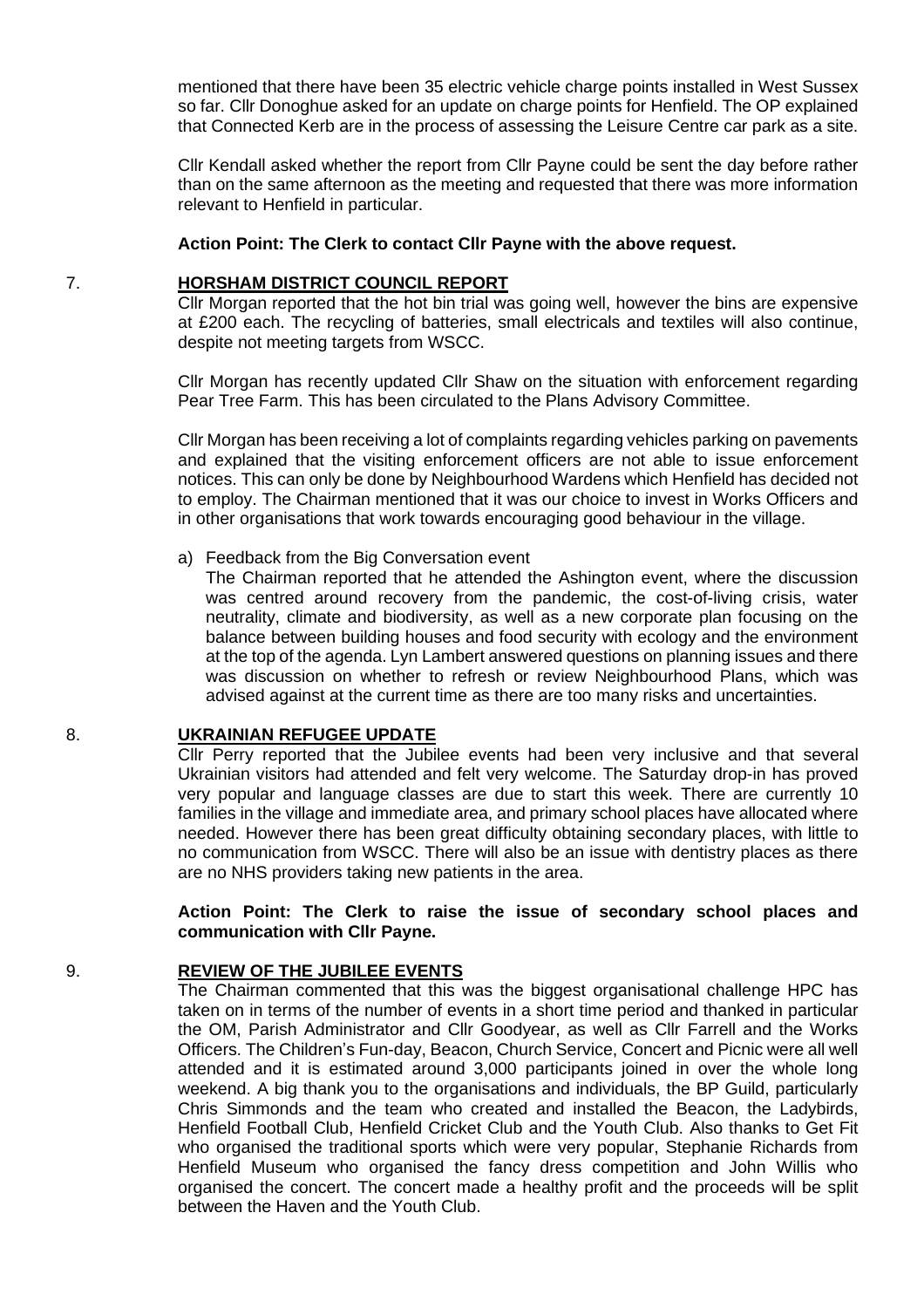## 10. **MOTION: TO APPROVE THE FINAL INTERNAL AUDIT FOR 2021/22**

Cllr Goodyear thanked the Clerk for all of his hard work in achieving an excellent audit outcome. The Chairman added that the auditor had commented that the audit was spotless, and that there had only been suggestions and no particular issues.

It was **PROPOSED** by Cllr Goodyear, **SECONDED** by Cllr Sharp and **VOTED ALL IN FAVOUR** to approve the Final Audit for 2021/22.

## 11. **IN RESPONSE TO COMMENTS IN THE INTERNAL AUDIT, AGREE THAT THE FINANCE, RISK & CHANGE COMMITTEE CAN PROVIDE SHORT BUSINESS CASES TO SUPPORT EACH OF THE COUNCIL EARMARKED RESERVES**

The Chairman explained that, as HPC have several allocated reserves, that it would be appropriate to have a short business for each to explain why the projects are needed and how it is hoped they will be funded. Also to make clear where Henfield Parish Council (HPC) is taking a supportive role in projects rather than taking the lead, as most projects are owned by other community organisations.

It was **ALL AGREED BY SHOW OF HANDS** that the Finance, Risk and Change (FRC) Committee can provide short business cases to support each of the Council Earmarked Reserves.

# 12. **MOTION: TO APPROVE THE YOUTH SERVICES TERMS OF REFERENCE & COMMITTEE STATUS**

Cllr Farrell explained that she, the OM and a representative of the Youth Club had attended a consultation with a diverse group of 26 young people from Steyning Grammar school between the ages of 11 and 18. On the whole they were very enthusiastic, many had come prepared with notes and ideas and they were very pleased that they were being consulted and 'thought of.' Out of the 26, 21 gave their names as happy to be contacted and involved in future. The main issue mentioned was transport, in particular the frequency of buses, buses stopping too early and no service on Sunday. The other main requests were for improvements to the skate park and for a café style meeting place for after school and early evening. There were also several more minor suggestions such as new basketball hoops and nets and different hours for young people in the Leisure Centre gym, which Cllr Farrell has already actioned. Methods of communication were also mentioned, the preferred being Instagram and Tik Tok.

Cllr Morgan agreed that the lack of public transport is a big problem for all residents but commented that he would prefer to see more investigation done for Youth Services to operate as a sub-committee of FRC first. This may have less impact on the Parish Office. He mentioned that 25 years ago a lot of similar work was done and young people were not engaged. Cllr Goodyear explained that the proposed committee would not be dependent on the involvement of young people; it is to focus what HPC can do to support them and have a positive impact on their lives. The Chairman added that having a full committee would send a strong message of commitment, that it wouldn't be appropriate or fair for FRC members to commit time or be the decision making authority and that despite not having a budget initially, there are substantial general reserves and £10,045 in a Youth Services Reserve which could be utilised alongside funding from our general reserves. Cllr Shaw added that it has been highlighted and agreed as a priority in the Business Plan and that it is critical to start with best intentions. He mentioned that up until now, resources have been skewed towards older people and that employment of a Youth Coordinator could drive actions forward. Cllr Jones commented that it is important that Young People see that the democratic process works for them and that it is given the full weight of a committee.

The Chairman suggested adding mention of events into the terms of reference, particularly as the Jubilee Fun day was so well attended. Cllr Perry added that she would also like to see more mention of younger children, particularly under five's.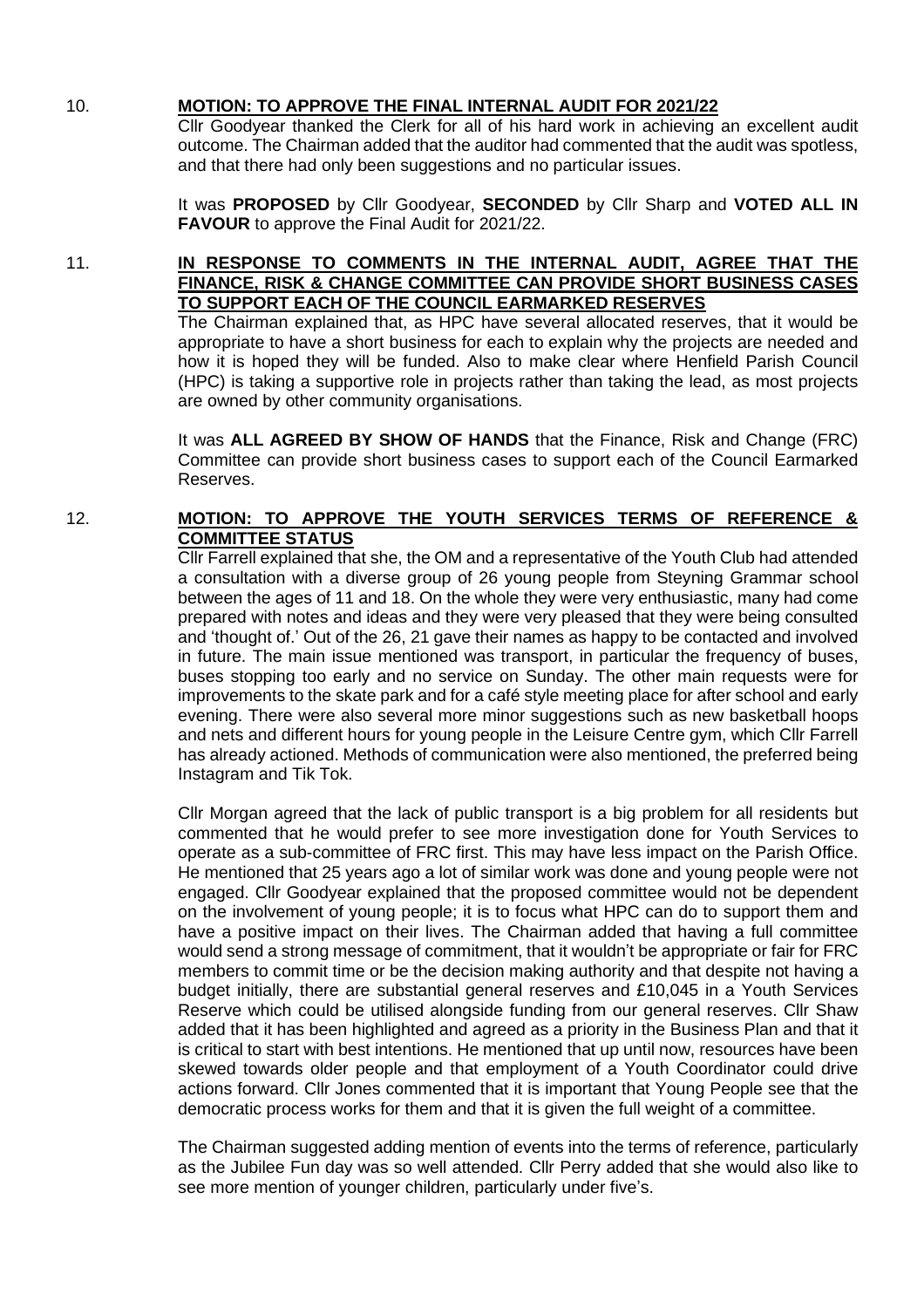It was **PROPOSED** by Cllr Grossmith, **SECONDED** by Cllr Shaw and **VOTED ALL IN FAVOUR** to approve the Terms of Reference, subject to the amendments above.

It was **PROPOSED** by Cllr Donoghue, **SECONDED** by Cllr Sharp and **VOTED 11 IN FAVOUR AND 1 AGAINST** to approve the Youth Services Committee status as Committee reporting into the Parish Council, with its Chairman a member of the Finance, Risk & Change Committee.

#### **Action Point: The OM to make the required amendments to the Terms of Reference.**

#### 13. **COMMITTEE REPORTS**

- **(A) Finance, Risk & Change Governance** Cllr Goodyear commented that FRC had not met in May so there were no minutes.
- (a) Summary of £35,196.51 expenditure from  $1<sup>st</sup>$  May  $-31<sup>st</sup>$  May 2022. Noted by Council.
- (b) Select expenditure as the monthly random audit check. Cllr Shaw selected DMH Stallard.
- (c) Approve the revised Infrastructure Delivery Plan, post Community Facilities review. Cllr Goodyear explained that the main change was the addition of replacement cricket nets.

It was **ALL AGREED** to approve the revised Infrastructure Delivery Plan.

(d) Works Officer update.

A verbal offer has been accepted by a new Works Officer, subject to him working with the current team for one morning next week. It is proposed that he starts on the 1<sup>st</sup> August and there will be a six-month probation period. There is currently a large backlog of works, and outside contractors may be used for particular jobs in order to catch up.

(e) Consider and approve a funding request from Henfield Leisure Centre to repair the roof.

The Chairman explained that the Leisure Centre have requested that HPC pay half of the £2,190 cost for roof repairs, with them paying the balance. Cllr Donoghue explained that they may not have realised that they could have applied for 60%. The Chairman suggested that the Leisure Centre pays 40%, 10% is paid from CIL contributions and 50% from HPC reserves.

Cllr Jones asked whether this repair would be sufficient to solve the problem. Cllr Donoghue responded that there will be a 10-year guarantee on the work. The Chairman added that a full roof replacement will be needed in the future and that HPC will continue to set aside a reserve in order to be able to contribute.

It was **PROPOSED** by the Chairman, **SECONDED** by Cllr Donoghue and **VOTED ALL IN FAVOUR** to approve the funding request from Henfield Leisure Centre to repair the roof, subject to the amendment above.

#### **(B) Plans Advisory**

Cllr Shaw invited questions on recent minutes and thanked Cllr Jemmett for attending two recent appeal hearings at Horsham District Council.

#### **(C) Recreation & Open Spaces**

Cllr Perry reported that there has been a recent tree warden meeting and that the village has been mapped for potential locations of trees on verges. A Go Fund Me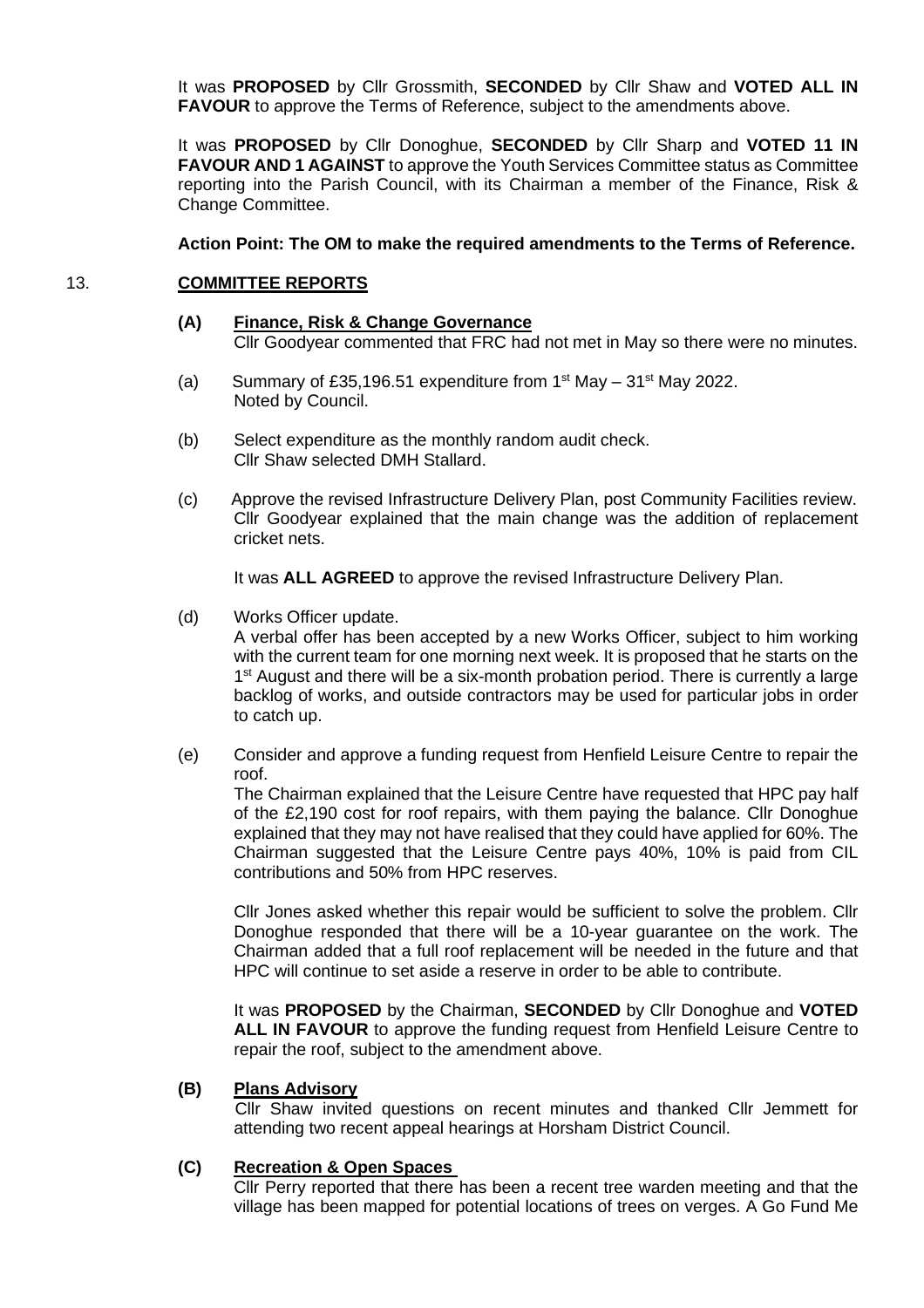page has been set up for donations in order to purchase trees through the WSCC scheme, where they carry out the initial investigation into suitability, then order and plant the tree. It is then down to local residents, tree wardens and the works team to water. As the Village Amenities Committee (VAC) look after verges there is a cross over with this committee. Cllr Perry asked for VAC support and this will be discussed at their next meeting tomorrow. The Chairman suggested that HPC match fund any funds raised as there is a budget for trees, although some will need to be set aside for the tree surveys and any work needed as a result.

Cllr Perry added that work continues to try and find a contractor to repair the mound on the Kings Field.

#### **Action Point: The Parish Administrator to put match funding for trees on the next ROS agenda.**

## **(D) Village Amenities**

Cllr Jones reported that there is a meeting tomorrow. Cllr Sharp asked whether there was any payment being made for the portable speed indicator data and analysis. The OP explained that this is downloaded from the devices automatically at no extra cost and used in order to inform activities by the Speedwatch team as well as for further analysis by a specialist with Sussex Police.

- a) Seek feedback on the proposed speed limit change on Henfield Common.
	- Cllr Jones explained that it is proposed to have a continual 40mph speed limit from east of Woodmancote all the way to the 30mph limit by Mill Drive, along the Brighton Road alongside the Common. Speed data has been collected to support this proposal. It was argued by some Councillors that motorists may not respect a lower limit as this is a very straight stretch of road. The Chairman added that due to re-wilding, visibility is poor when crossing the road so a speed reduction would assist, as well as helping traffic pulling out from Swains Farm where there have also been accidents. Cllr Perry added that lots of people also need to cross the road for the bus stop.

**It was agreed by all** for this to be discussed further by the VAC committee meeting tomorrow but that the discussion and views of Councillors is useful.

### **(E) Museum**

Cllr Donoghue reported that there will be a repository for Jubilee photographs and that the museum are liaising with BN5 magazine.

### **(F) Joint Commons**

Cllr Sharp reported he is hoping the Committee will meet by the end of the month and that an ecologist has started working on a management plan for Broadmere Common.

### 14. **REPORTS FROM MEMBERS REPRESENTING COUNCIL ON OUTSIDE BODIES**

### a) Medical Centre support.

The Chairman stated he has arranged a meeting with Medical Centre in order to discuss how HPC can support them with their current difficulties. He added that he will try to be encouraging and supportive. Previous volunteers for the Medical Centre may be called on again. He added there has also been a lot of discussion about Lloyds Pharmacy, and that he has asked Peter Bates to resurrect the user group while he concentrates on the Medical Centre separately. Cllr Grossmith suggested it may help if the Medical Centre were to dispense more than one month supply of medication for those with lifelong medical conditions.